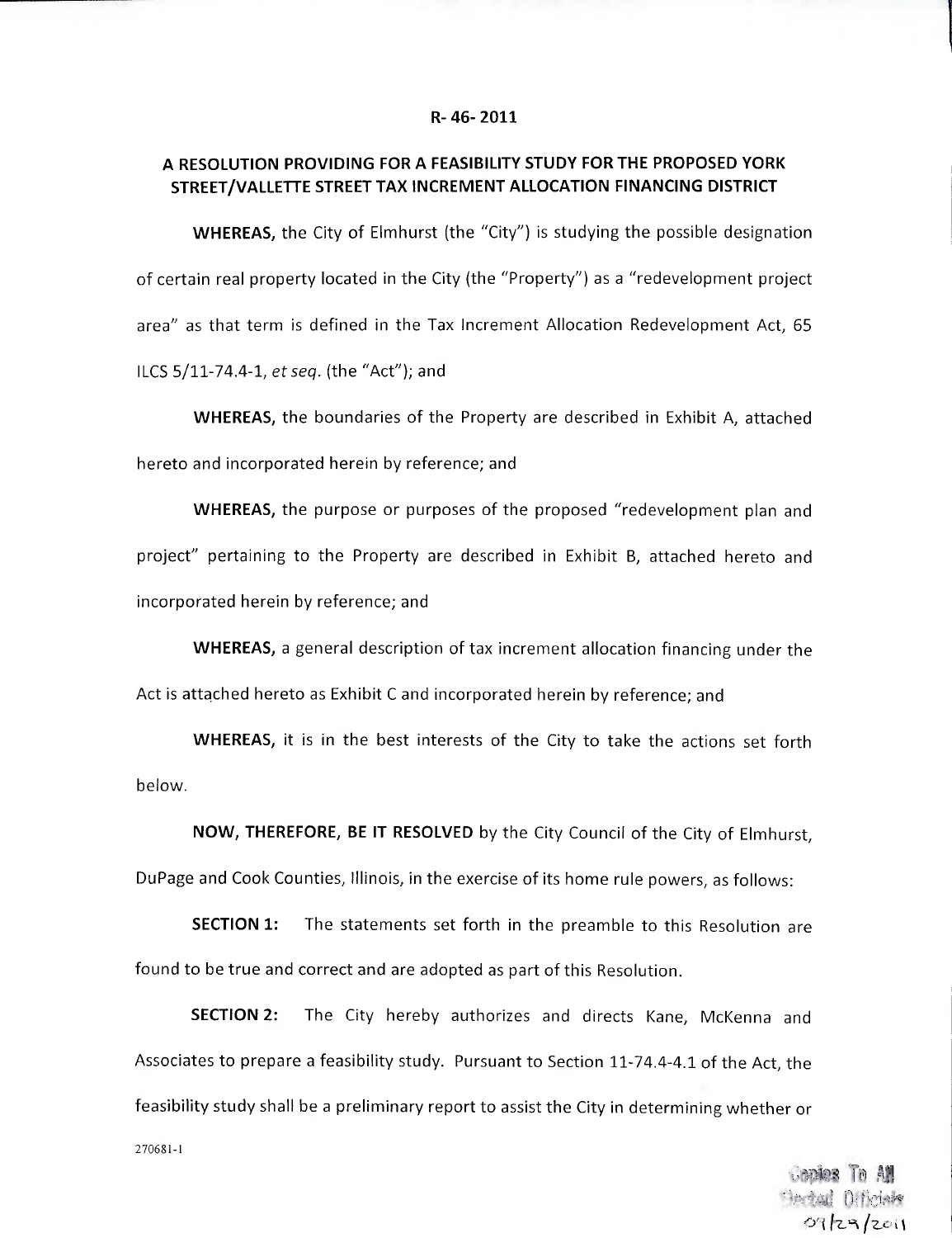not tax increment allocation financing is appropriate for effective redevelopment of the proposed redevelopment project area.

**SECTION 3:** The City hereby designates its Planning and Zoning Administrator, Nathaniel "Than" Werner, 209 North York Street, Elmhurst, Illinois, 60126 (630) 530- 3010 as the municipal officer who can be contacted for additional information about the proposed redevelopment project area and who should receive all comments and suggestions regarding the redevelopment of the area to be studied.

**SECTION 4:** The City Clerk or her designee is authorized and directed to immediately send a copy of this Resolution to all taxing districts that would be affected by the designation of the Property as a redevelopment project area.

**SECTION 5:** All ordinances, resolutions, motions or orders in conflict with this Resolution are hereby repealed to the extent of such conflict. If any provision of this Resolution is held to be invalid by a court of competent jurisdiction, then that provision shall be stricken from this Resolution and the remainder of this Resolution shall continue in full force and effect to the extent possible.

## **[REMAINDER OF PAGE INTENTIONALLY LEFT BLANK]**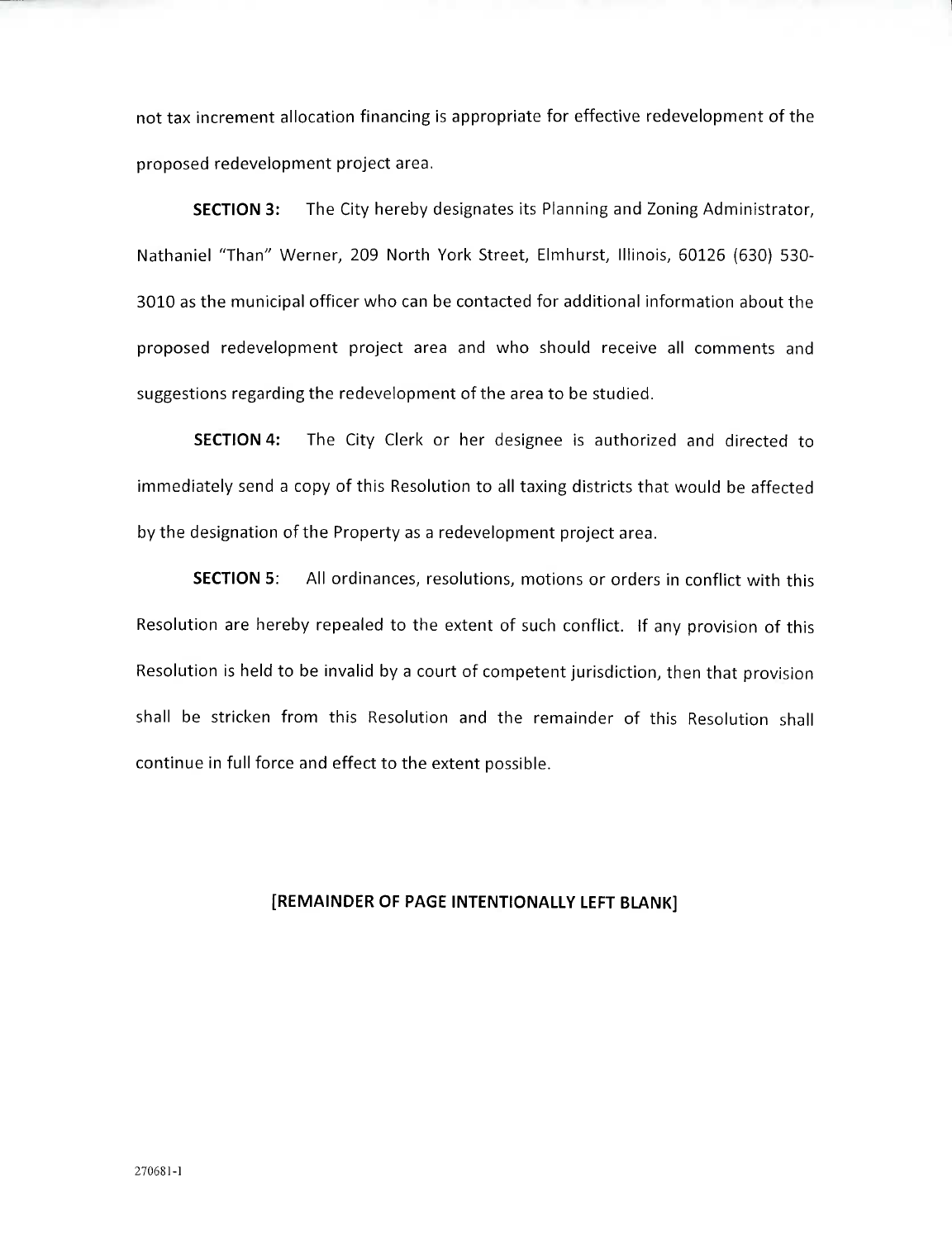**SECTION 6:** This Resolution shall be in full force and effect from and after its

passage in the manner provided by law.

ADOPTED this  $\frac{34d}{d}$  day of  $\frac{0}{d}$  detr $\frac{1}{d}$ , 2011.

AYES: 12

NAYS:  $\overline{\qquad}$ 

| <b>ARSENT:</b> |  |
|----------------|--|
|                |  |

ABSTENTION:

APPROVED by me this  $3^{4}$  day of  $\frac{6}{1}$  day to  $\frac{1}{1}$ , 2011.

Peter P. DiCianni III, Mayor of the City of Elmhurst, DuPage and Cook Counties, Illinois

ATTESTED and filed in my office, this  $3^{nd}$  day of October, 2011.

Datty Spencer

Patty Spencer, City Clerk of the City of Elmhurst, DuPage and Cook Counties, Illinois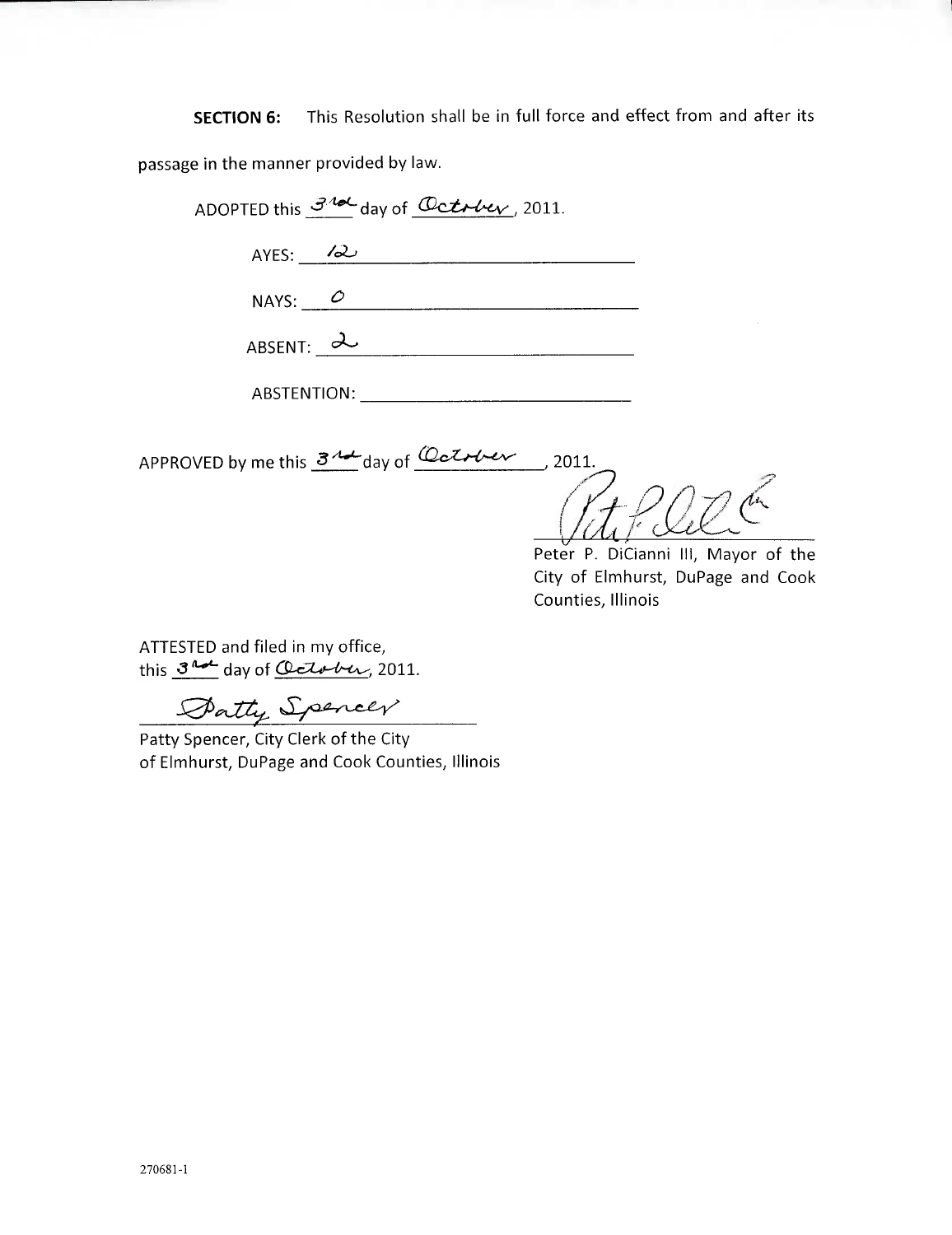# **EXHIBIT A**

**DESCRIPTION OF BOUNDARIES OF PROPOSED REDEVELOPMENT PROJECT AREA**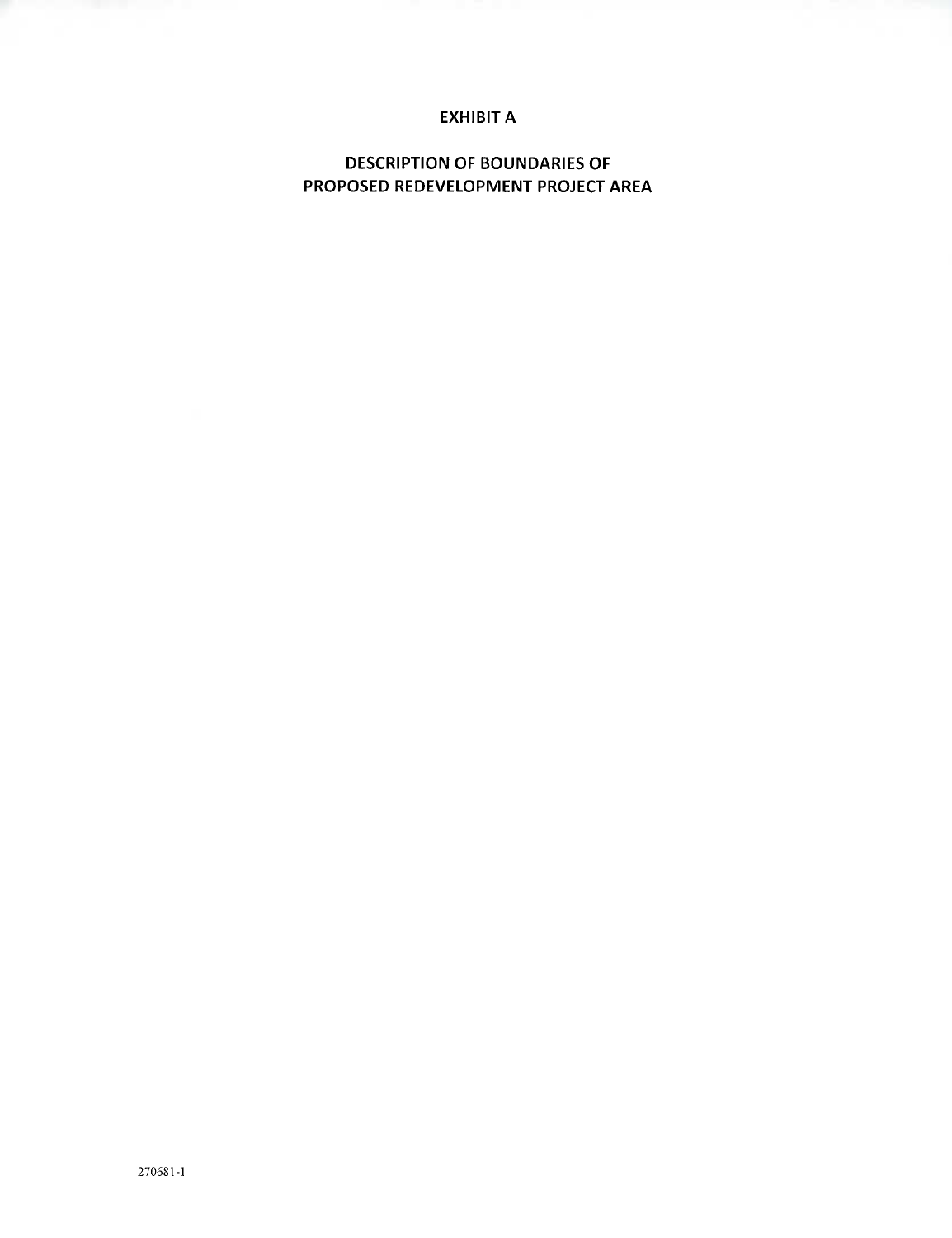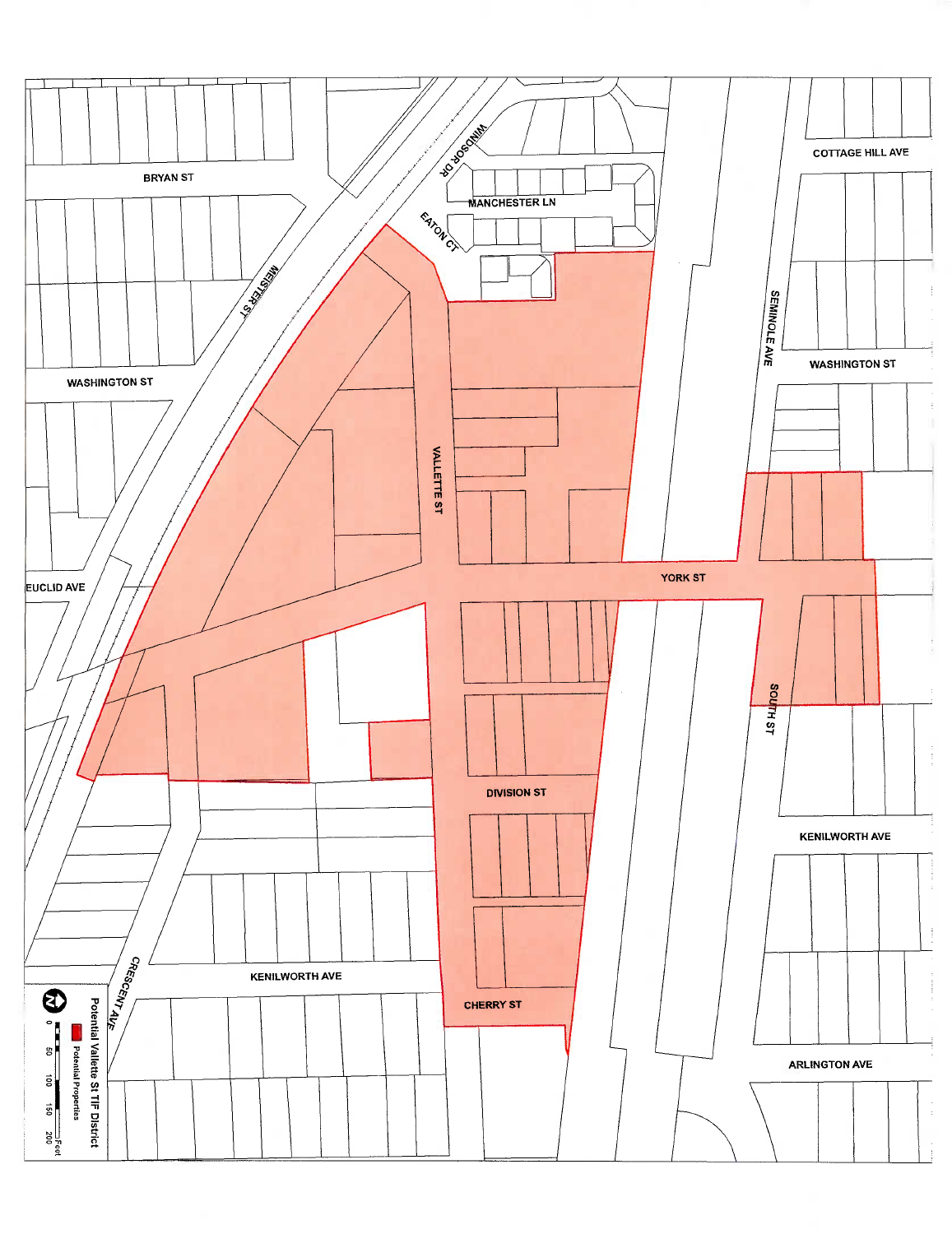#### **EXHIBIT B**

#### **PURPOSES OF PROPOSED REDEVELOPMENT PLAN AND PROJECT**

#### **The Redevelopment Plan:**

The City recognizes the need for implementation of a strategy to revitalize properties within the boundaries of the RPA and to stimulate and enhance private development. Commercial and retail development is a key component of the strategy. The needed private investment will be possible only if Tax Increment Financing (TIF) is adopted pursuant to the terms in the Tax Increment Allocation Redevelopment Act, Illinois Compiled Statutes, chapter 65, Section 5/11-74.4-1 et. seq., as amended. Incremental property tax revenue generated by the development will play a decisive role in encouraging private development. Site conditions that may have precluded intensive private investment in the past will be eliminated. Ultimately, the implementation of the Redevelopment Plan and Project will benefit the City and all the taxing districts, which encompass the RPA in the form of a significantly expanded tax base.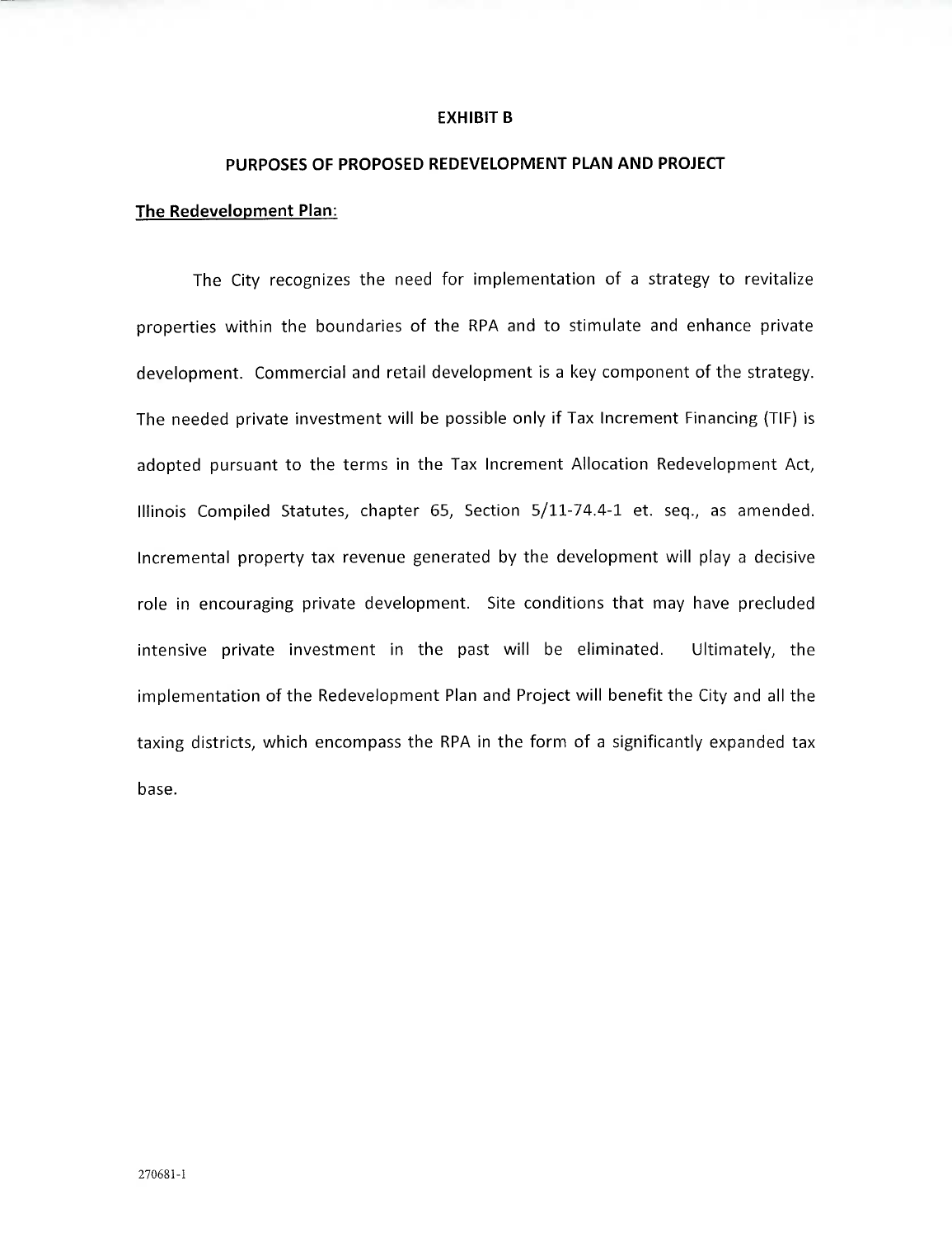#### **EXHIBIT C**

### **GENERAL DESCRIPTION OF TAX INCREMENT ALLOCATION FINANCING:**

Tax Increment Financing (TIP) allows municipalities to carry out redevelopment activities on a local basis. The technique is used to pay for the public improvements and other services needed to prepare the Redevelopment Project Area for private investment. Through TIP, a community captures the increase in local real estate taxes, which result from the Redevelopment Project Areas. This increase in taxes may be used to pay for the public cost involved in the project.

Under TIP, the current equalized assessed valuation of all taxable real estate within the designated area is "frozen" at that level. This is the base EAV. Taxes which are levied on the base EAV in the Redevelopment Project Area, including the County, school districts, township, etc.; however, the growth in property tax revenues as a result of the private investment in the Redevelopment Project Area (the tax increment) is put into a special "tax allocation fund." These funds are then used to pay for the public investment and/or reimburse private investment made in the Redevelopment Project Area.